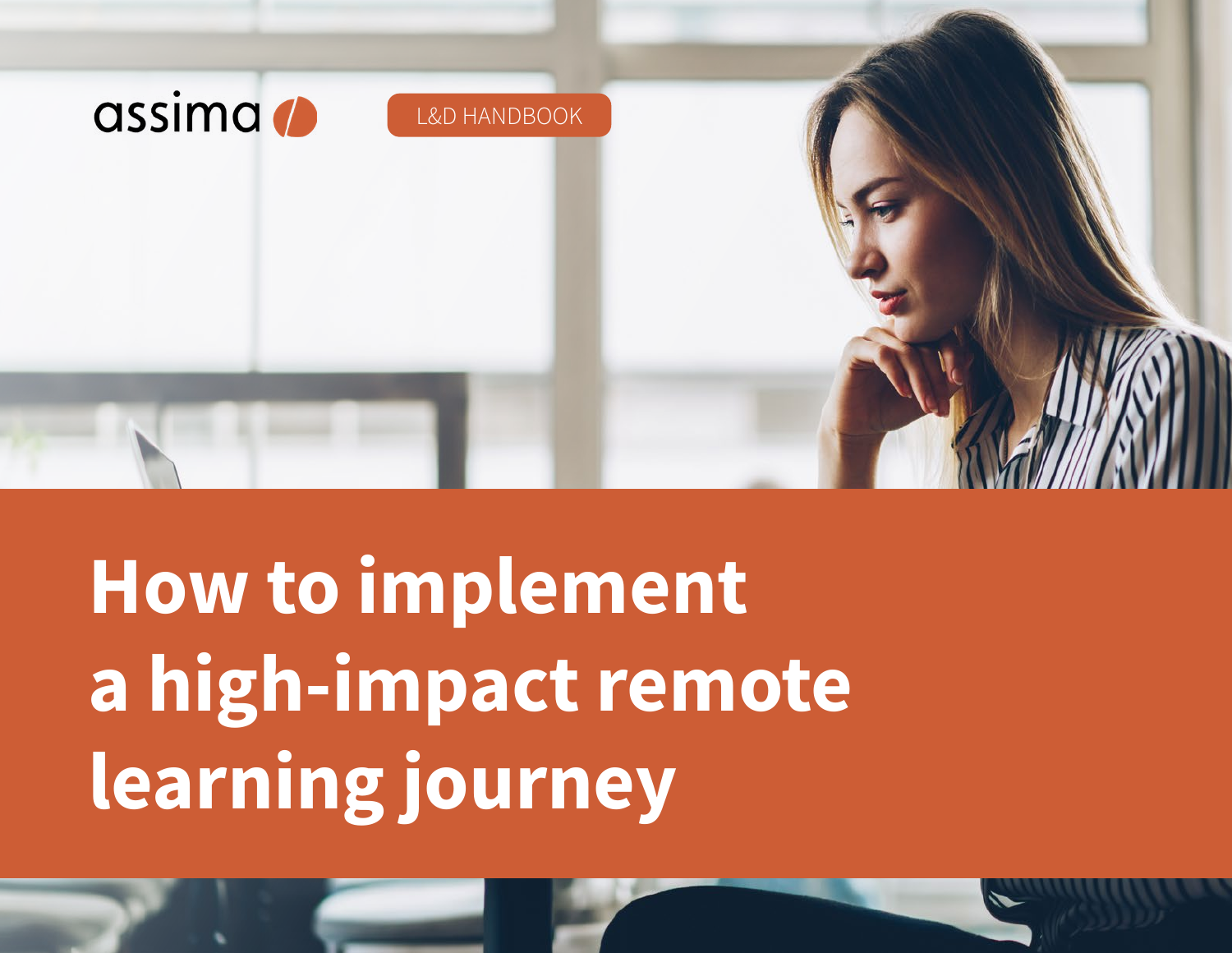## Contents

| <b>Section 1</b> Impacts of the COVID-19 pandemic on L&D teams                                                |    |
|---------------------------------------------------------------------------------------------------------------|----|
| <b>Section 2</b> Rethinking user adoption in the age of remote work                                           | 6  |
| <b>2.1</b> From reactive to proactive                                                                         | 6  |
| <b>2.2</b> From conversion to transformation                                                                  | 8  |
| 2.3 From piecemeal to holistic                                                                                | 11 |
| <b>Section 3</b> How to implement a high-impact remote learning<br>journey for business-critical applications | 12 |
| 3.1 Deliver immersive learning experiences using simulations                                                  | 12 |
| <b>3.2</b> Transition to a blended mode                                                                       | 15 |
| 3.3 Complete your learning journey with performance support tools                                             | 15 |

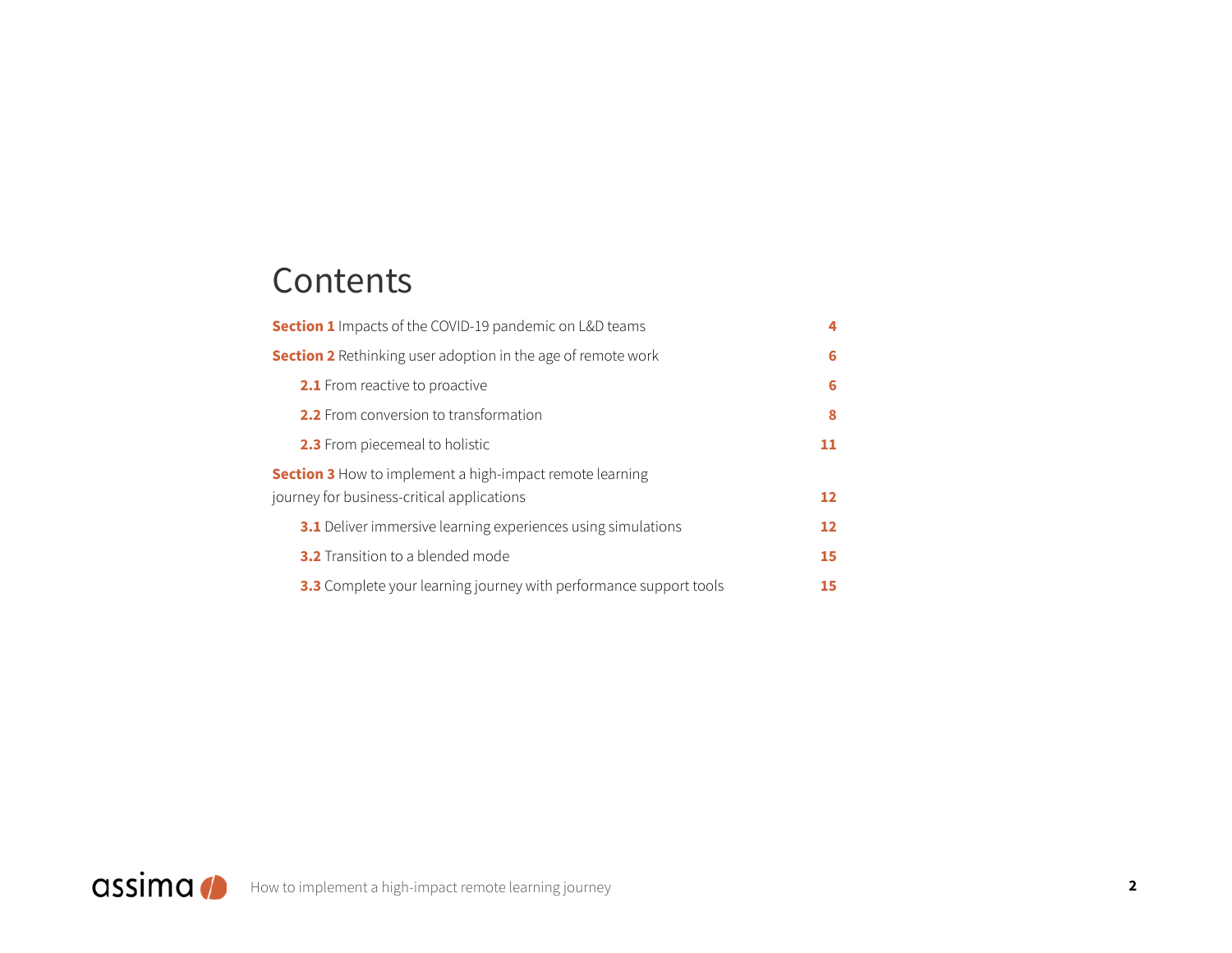COVID-19 has brought upon a "new normal" in the learning and development world. Virtual training is now the default across L&D teams. This impacted workflows, business continuity measures, training approach and delivery, etc. The full extent of these ramifications is still unknown.

Some organizations have embraced the switch to remote work with gusto while others are still on the fence. In some cases, the move to remote only accelerated established trends or was already business as usual. Organizations that phased out in-person training have survived relatively unscathed. In other cases, L&D departments found themselves ill-equipped to deal with such a paradigm shift. In other words, this crisis was a litmus test. It forced learning professionals to take a hard look at their approach and ask themselves:

- **■** How flexible and resilient was my training approach?
- Were our training programs designed to be conducive to virtual training?
- Should we have been more proactive to transition to remote?
- Does this crisis highlight pre-existing flaws in our approach?

■ What's the best way to implement a high-impact remote learning journey? Exploring these questions is the goal of this handbook. Its purpose is to help content developers, instructional designers, learning & development managers and Chief Learning Officers **focused on application training** adapt their learning journeys to the realities of remote work. The insights presented have been distilled from interviews we conducted with Fortune 500 companies.

#### What you will learn

- How COVID-19 impacted L&D teams especially content development.
- 3 shifts in thought, process and technology to facilitate continuous learning in the age of remote work.
- A 3-step plan to implement a high-impact remote learning journey.

assima d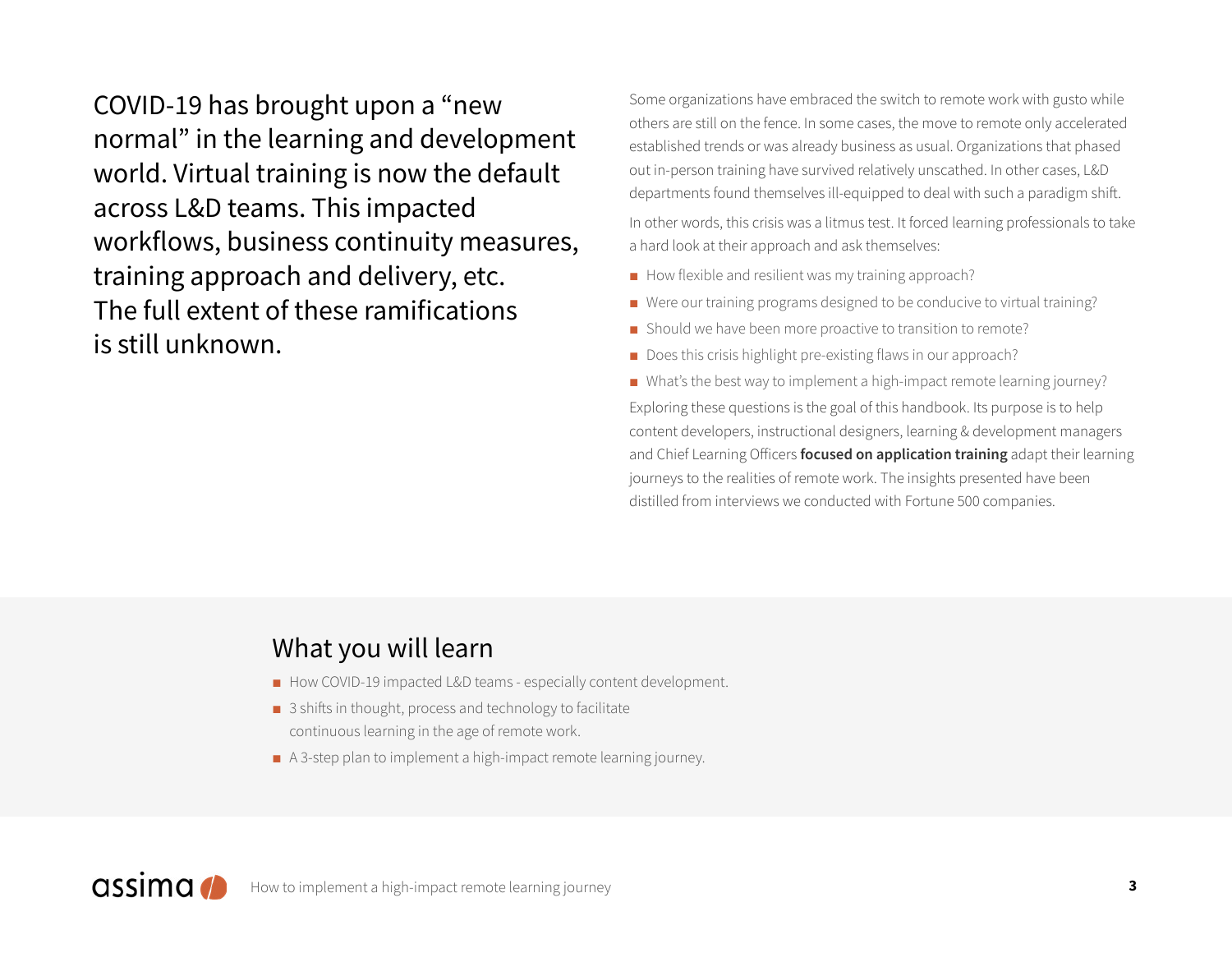<span id="page-3-0"></span>Section 1

## Impacts of the COVID-19 pandemic on L&D teams

#### Not all lines of businesses were impacted the same

The effects of switching to virtual training on a large scale not only vary between companies, they can vary within the same organization. Business areas that already made a complete or partial switch to remote training had processes set in place. They've experienced a relatively smooth transition. Lines of businesses that were dependent on in-person and leader/coach-led training have experienced significant disruption.

### There is an excess demand for virtual training

A sudden spike in the demand for virtual training has bottlenecked content developers. The learning fulfillment model built pre-COVID tends to be reactive. It was designed to work as lean as possible and to identify the optimal amount of content and areas for improvement that help the bottom line.

## There's a shortage of qualified content developers

As a corollary of the sudden demand for virtual training, there's a lack of qualified people to create the training. Creating training content requires a unique skill set including patience, attention to detail and expertise with the specific suite of tools used within an organization. Senior leadership has tried to fill the gap with personnel from other lines of business regardless of qualifications. They are realizing doing so can have downstream impacts including workload increase.

The common thread is that  $LRD$  as a function tends to be reactive which ultimately creates inefficiencies and negative user experience.

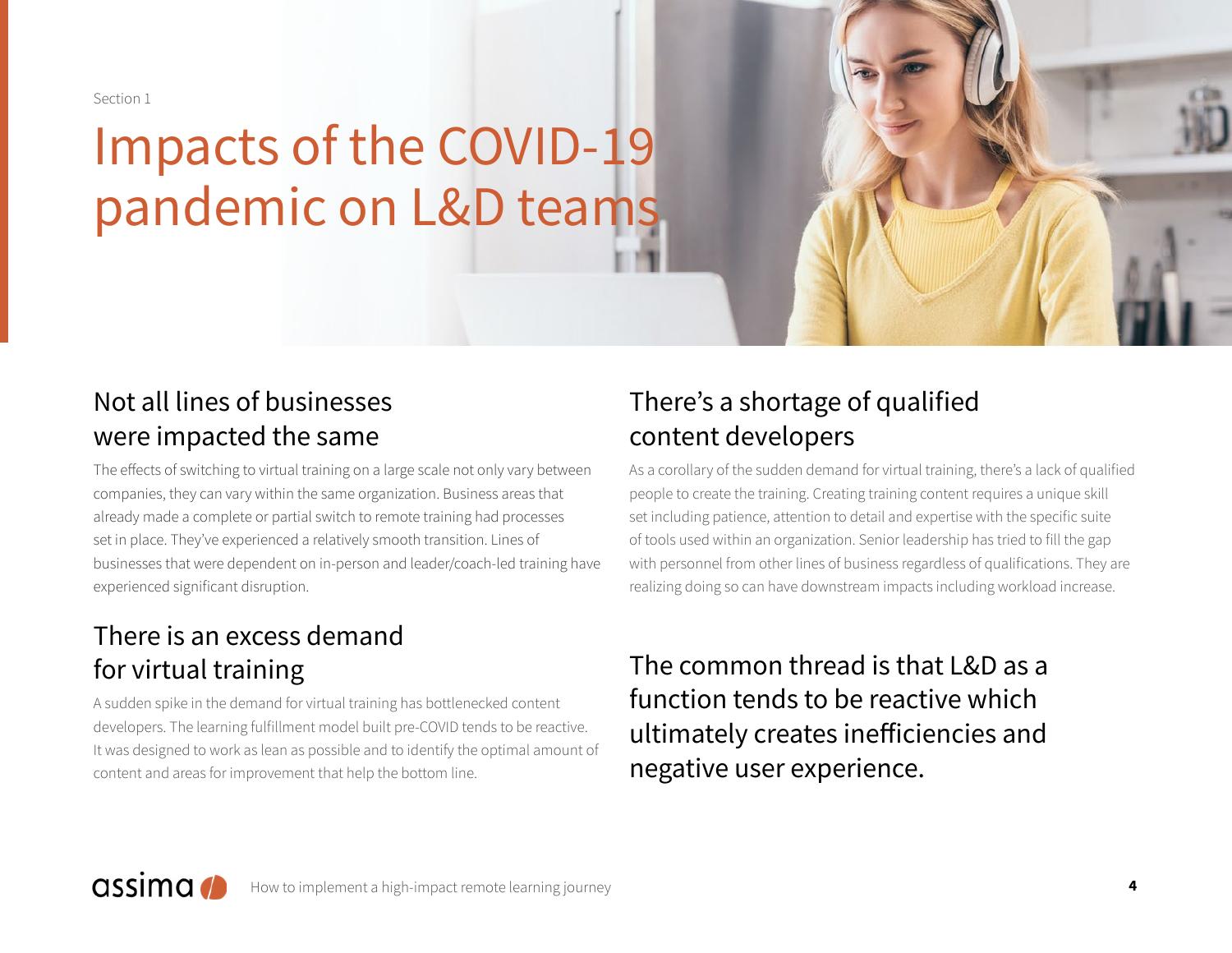*Our training fulfillment is based on an FTE model. Our team would scope a certain amount of training curriculum broken down into a number of simulations. Each simulation would take around a week to deliver the content. We would create a timeline on how long each curriculum takes, based on how much resources available to meet that deadline. For instance, 25 modules would take 3 content developers to develop in X amount of months. Now that COVID hit, the demand has increased exponentially*

**Kevin Beach**,

VP Process Design Consultant for Bank of America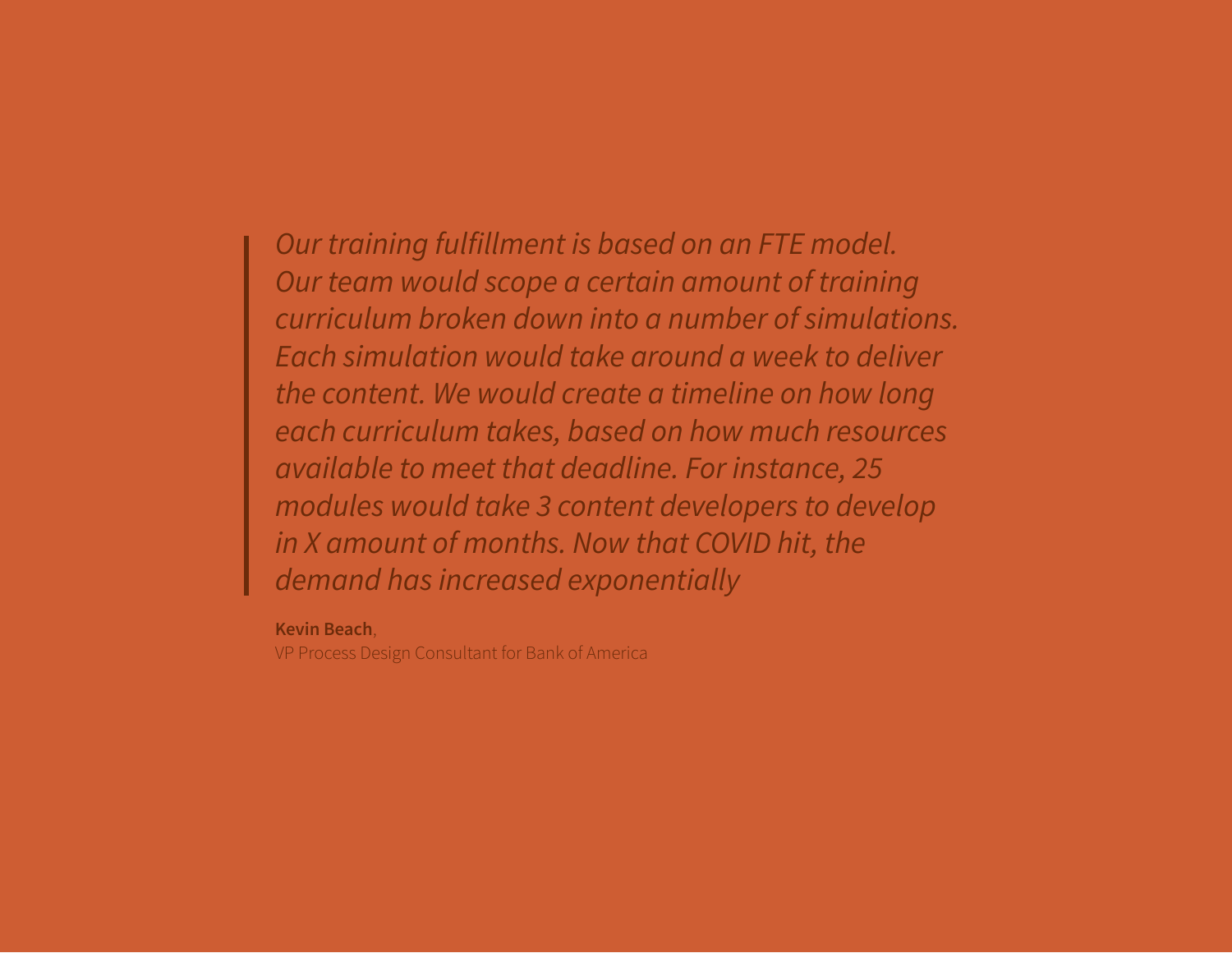<span id="page-5-0"></span>Section 2

## Rethinking user adoption in the age of remote work



The pandemic underscored the need for learning professionals to be resilient, agile and prepared for uncertainty. It's also an opportunity to explore new options and fine-tune existing approaches. To help you future-proof learning and improve learning habits in your organization, we suggest the following three bedrock principles to keep in mind:

- From reactive to proactive
- From conversion to transformation
- From piecemeal to holistic

## **2.1** From reactive to proactive

Although no one could've predicted the pandemic, L&D professionals can proactively plan and identify potential business continuity impacts that could deter a project. From a project management standpoint, there are a lot of dependencies that need to be met or assumed to ensure that the target project state is optimal. You need to identify requirements, potential what-ifs, potential obstacles for failure, dependencies for success, KPIs, success factors, contingency plans and potential constraints.

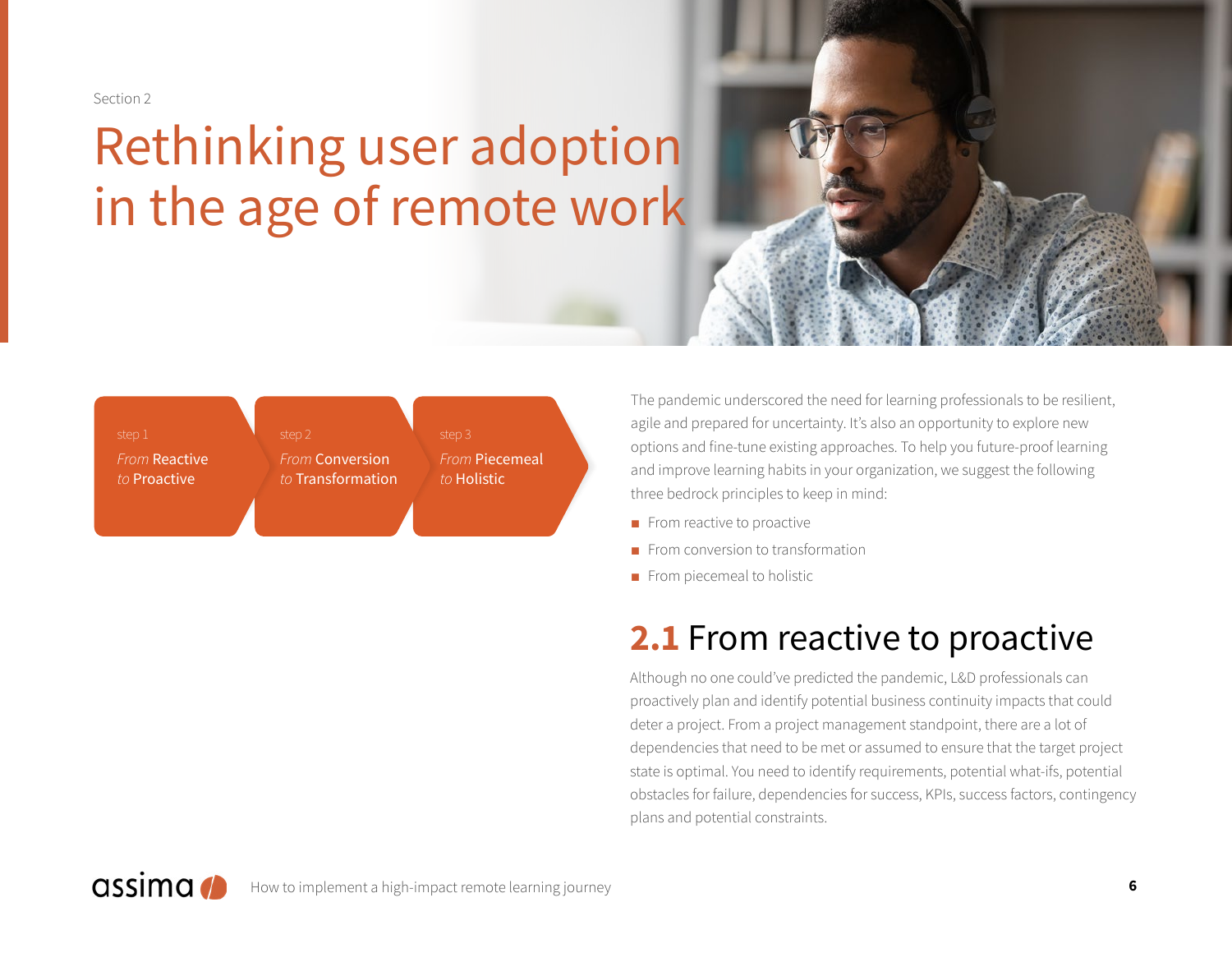#### Here's a short list of variables that could impact your project success:

### 1 Subject matter expertise

- Do business partners understand the processes?
- Do we have the right subject matter experts from a learning and business perspective to help with the development of storyboards?
- Do subject matter experts fully understand the scope of training?
- Do SMEs have the required knowledge of the target application?

#### 2 Content priority

- Which KPIs should I use to prioritize content?
	- *i.e volume of transaction, level of risk, release versions*
- **■** Which tasks have the highest potential to mitigate risks?
- Which tasks are the most complex for new hires?

assima d

#### 3 Storyboard accuracy

■ Does my process flow match the tasks and encapsulates all relevant scenarios that learners will encounter?

#### 4 Content developer resource alignment

- Do we have the developers with the skill sets to deliver high quality and interactive products?
- Have expectations of roles and responsibilities been explained?

## 6 Accessibility

■ Delivering multiple avenues to access content is critical to creating awareness, driving adoption and ultimately maximizing the employee experience. It is also critically important that the lessons are repeatable, versus one-and-done.

#### 7 Employee feedback

■ It's important to capture employee feedback. Consider a quantitative measurement system as opposed to a broad-based feedback mechanism tool.

#### 5 Effective communication

■ Creating beneficial awareness to the incumbent population, not solely new hires is an ongoing opportunity in this matrix environment.

### 8 Technology enablement

■ Technology has multiple avenues that users can drive down and reach the same destination but it might not be efficient or accurate.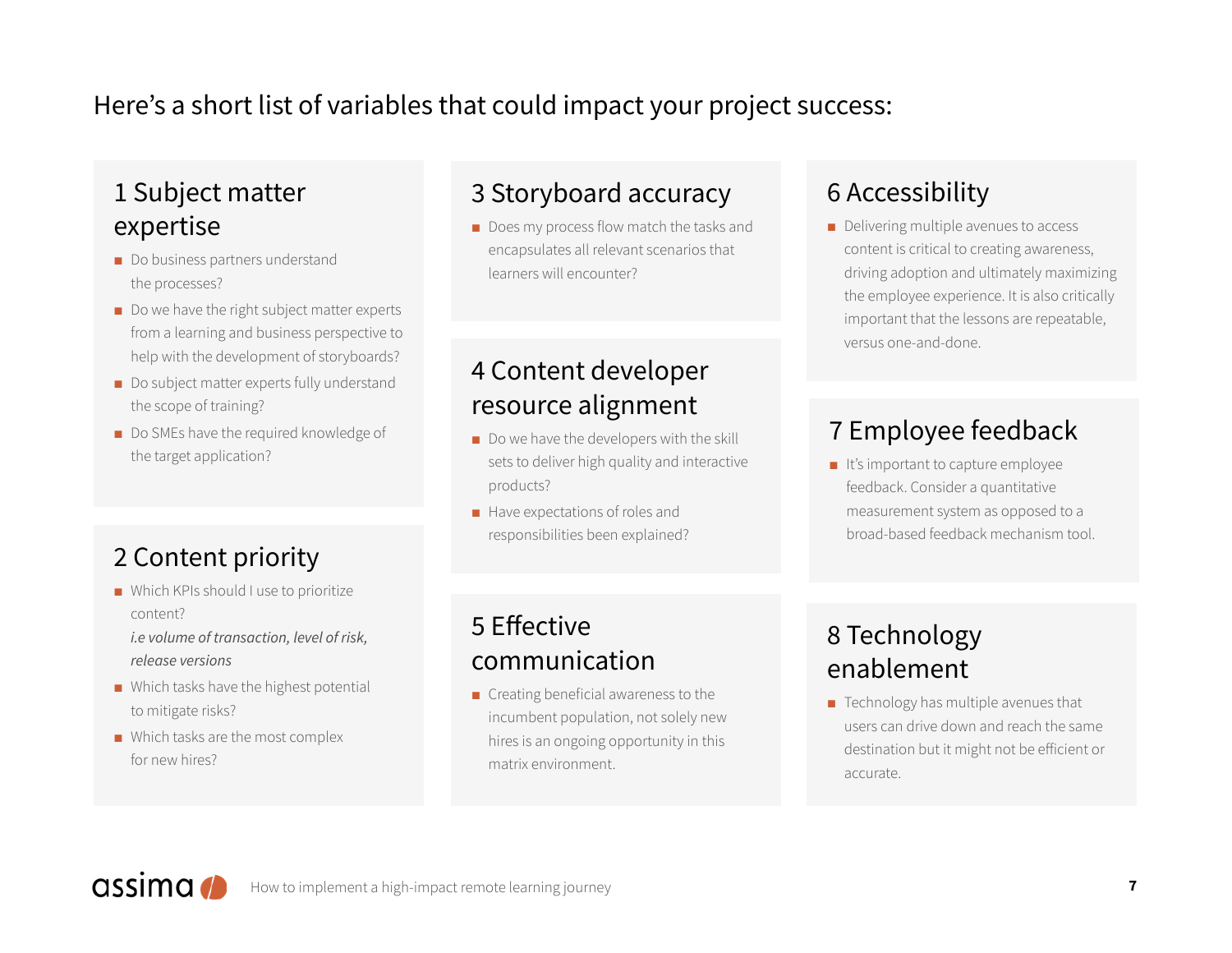#### <span id="page-7-0"></span>When writing storyboards and building content in simulations

- **1.** Identify the most efficient path to execute the transaction.
- **2.** Validate that it meets policy, procedures, standard guidance and ultimately ensure that you are not missing any potential regulatory requirements or audit issues.

#### Key takeaway

assima

If you are planning properly, you are being proactive. The better you plan, the less reactive you will be. You've already outlined obstacles and identified alternative solutions to business continuity before they occur. Being reactive is a symptom of poor planning. Without alternative plans in place, if something happens, you will be forced to figure it out on the fly.

## **2.2** From conversion to transformation

The sudden switch to remote work forced learning professionals to move their learning programs to virtual mode. This can have mixed results depending on **what the training content looked like before going remote**:

- What was the effectiveness and quality of the training before the transition?
- How engaging and versatile was the training material? Could it be easily adapted to remote learning?

A simple "copy and paste" approach - where traditional classrooms (and the training formats that come with them) are simply *converted* into virtual classrooms, is fast, seemingly efficient and the first instinct of many given the time requirement. However, it isn't optimal for all training formats. This is because virtual-instructor led training is a different universe than your classic instructorled classroom. It brings a host of new challenges and exacerbates old ones:

#### Challenges that come with remote training

#### **It takes longer to set up**

Trainees have to get on a conference line. Some might be late. Once everybody's ready and on the same page about the sessions' learning objective—15 minutes could have already passed.

#### **It depends on a reliable internet connection**

It's almost expected to experience internet connection issues during a video call. People get disconnected, the audio gets choppy and people have to repeat themselves.

This is especially true for large organizations distributed across regions and countries. Someone based in a smaller town won't have the same connection as someone living in a metropolis.

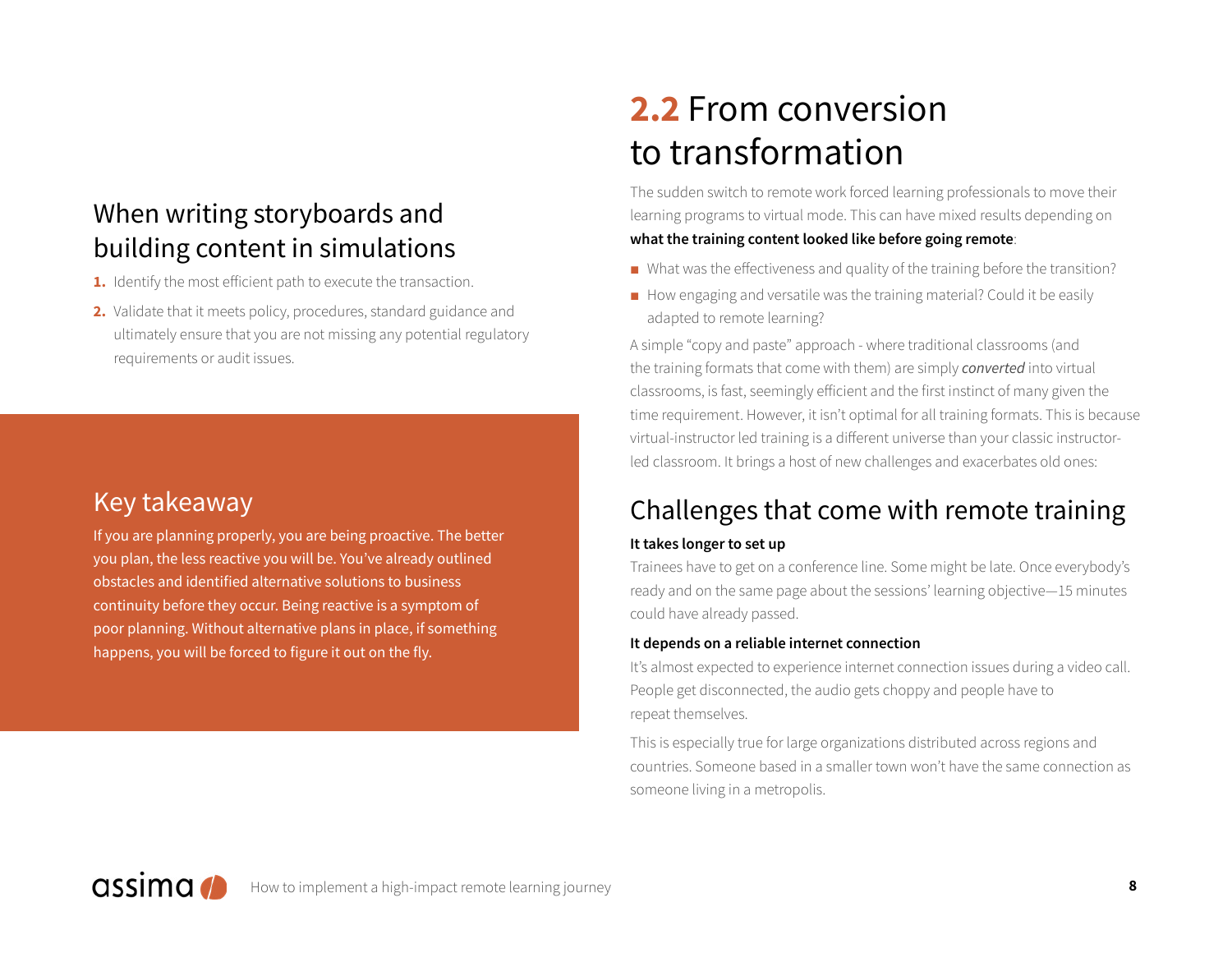#### **It's harder to gauge active participation**

Remote training with video conferencing takes away that instant feedback. It's easier in person to identify who is paying attention, who's asking questions, who's multitasking, who is having difficulty etc.

#### **It's more difficult to assess retention**

With thousands of users working from home, it becomes more difficult to make sure that the training is effective, that users are retaining the information and that everyone is applying it correctly every day.

#### What do these challenges point to in terms of the ideal remote training format?

- Keeping trainees engaged in-person wasn't exactly easy. Now with remote learning and it's lack of immediate feedback, training has to be intrinsically immersive and interactive to maximize engagement and retention. This takes passive formats such as Powerpoint slides and PDFs out of contention.
- Remote training can cause frictions. Ideally, video conferencing would be kept to a minimum. This points to a blended learning approach, where virtual-instructor led training is complemented by self-paced training and/or microlearning.

#### Training conversion *vs* transformation

This [Conversions vs Transformation of virtual learning idea](https://jimguilkey.com/2020/04/28/transformation-vs-conversion-of-virtual-learning/) has been expounded by renowned instructional design expert, Dr. Jim Guilkey.

#### **Conversion**

- Duplicate what you were doing in the classroom.
- If you are using Powerpoint slides, PDFs or static screenshots, simply put it online.
- **■** It's ineffective because it fails to take account of the differences between instructor-led classroom and virtual classroom and all the remote training challenges that they entail.

If you've been looking for advice on how to make your remote training more effective, more "interactive"—most of it will fall under this category. You'll hear "tips and tricks" for virtual facilitation that might be helpful, but fail to realize that **redesigning the content to be naturally conducive to virtual distribution is the greatest lever to improve learning outcomes**.

#### **Transformation**

- Training is redesigned based on the fact that virtual training is a new medium with its own context i.e trainers do not have the instant feedback that face-toface interactions provide anymore.
- Training material is naturally interactive and immersive.
- Uses a blended approach to produce highly effective virtual learning.

In short, not all training is suited for remote. If your training wasn't immersive or interactive from the get-go, converting it for virtual distribution would only be a stopgap. It won't be enough—you'll have to transform it.

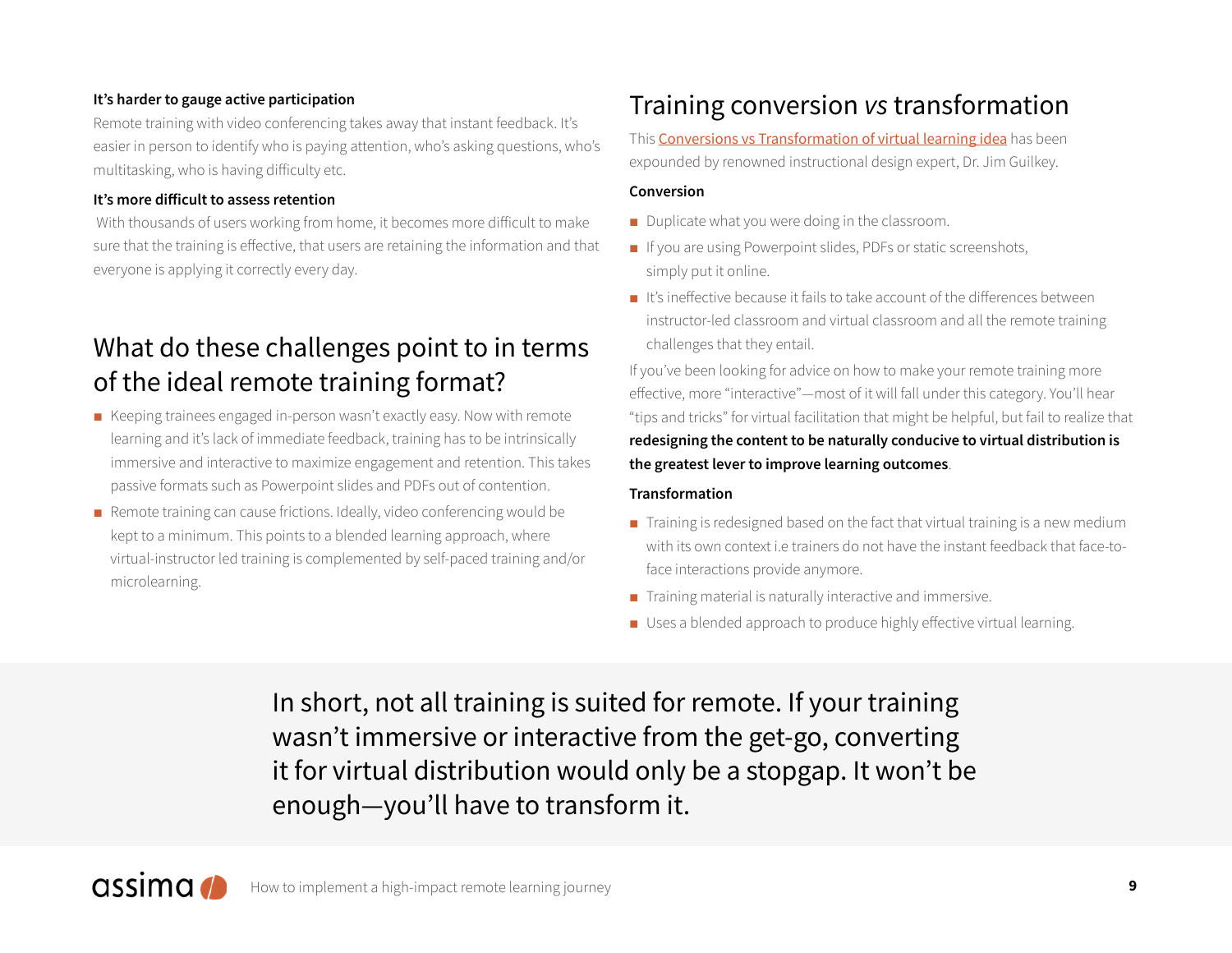### Overview of a blended approach for effective virtual learning

#### 1. Self-paced module

**Learning objective:** Provide foundational knowledge i.e. introduction to processes, overview of products etc.

**What it's not:** Reading slides and taking a quiz.

**What it should look like:** Engaging and problem-based. Trainees have a chance to apply the knowledge instead of memorizing (and then forgetting) facts.

#### 2. Interactive virtual classroom

**Learning objective:** Instill a solid baseline familiarity with the application. **What it's not:** Traditional lecture format.

**What it should look like:** Learners complete exercises and solve problems. Trainers relay experiences and provide guidance.

### 3. Performance support tools

**Learning objective:** Provide answers at the moment of need and plug learning gaps.

**What it's not:** A replacement for formal training. It should be used in conjunction with interactive virtual classrooms to enhance learning.

**What it should look like:** Communicates information beyond application training i.e. where to click on in the application. It should indicate all relevant things such as regulation, compliance and the steps the user has to take outside of the application.

#### Our advice

- When it comes to training users on applications remotely - simulations are the best option. They are naturally immersive, interactive and fit into a blended approach. (For more details, skip [here\)](#page-11-0)
- **■** Simulations are very well suited for a blended approach. An initial virtual-led training session can be used for a quick rundown of the application. The users can then switch to selfpaced training and practice from anywhere, anytime.
- Adopt a "show me, now you try it" method. Show users first how to perform a series of tasks, then have them try it. You can run scenarios and have them fill the blanks. Make them think instead of spoon-feeding them all the information.

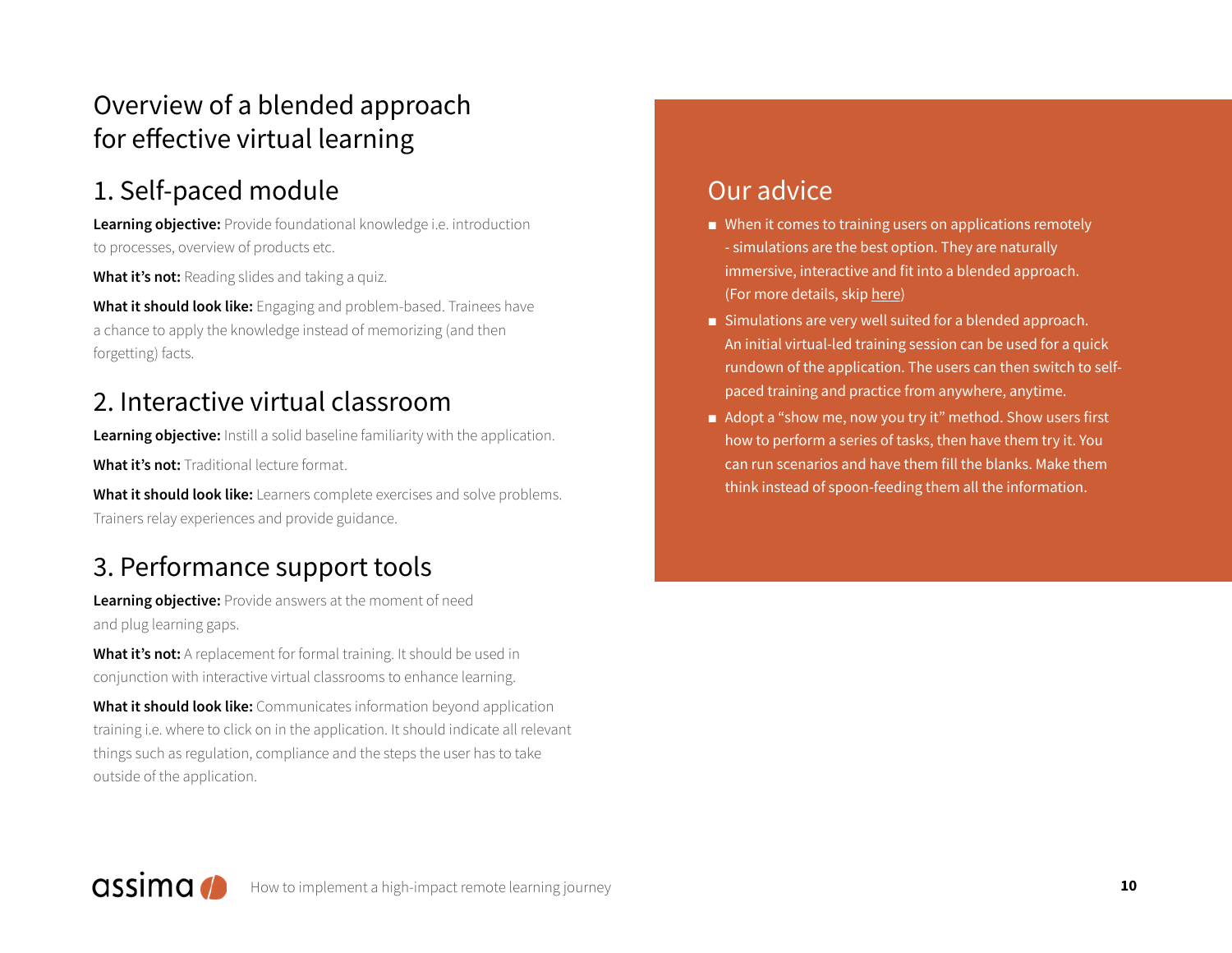## <span id="page-10-0"></span>**2.3** From piecemeal to holistic

Learning should be viewed as a holistic journey, not a series of one-off sessions. Here's why:

- People forget and there are always learning gaps. Even with the most immersive and interactive training, 100% assimilation of knowledge is impossible.
- Formal training might cover 80% of scenarios with the last 20% learned onthe-job. The learning journey has to take account of that last 20%.
- Some tasks on applications are done so rarely that it's unreasonable to expect users to remember how.
- Training material should change as the application changes. Some of the updates might be minor and don't warrant a new round of training. It would be more efficient to relay them to users at the point of need.
- Application training isn't just about where and what to click. It's inherently tied to business processes that are subject to everchanging compliance and regulations. These important changes have to be notified to the right users quickly. This should be done immediately without disrupting the users' workflow.

**As a corollary, learning has to be reinforced over time to maximize retention. In other words, training isn't done as soon as users are in the live application. Learning has to be continuously repeated in various contexts and spaced out over time.**

### What does it look like in practice?

The learning is embedded into the users' workflow with **performance support tools**. This allows employees to receive answers on-the-job, at the moment of need. It's especially important for remote work. Users used to be able to walk to a colleague and ask questions. Without face-to-face communication, they have to be empowered to become autonomous.

That said, a holistic learning journey includes both formal training and performance support.

- **Formal training:** gives users a solid baseline familiarity with the applications.
- **Performance support**: Gives users the ability to apply what they learned in training while working offsite—without any slump in productivity.

The addition of performance support tools creates a bridge between knowledge acquisition and knowledge application. This translates into faster onboarding time for remote users, increased employee performance and less time wasted on re-learning.

#### Key takeaway

- Performance support doesn't replace formal training. It enhances the impact of formal training and enables learners to apply the learning on the job.
- User adoption without performance support is incomplete. Training is not a one-off event. Performance support tools are required to reinforce and perfect learning over time.

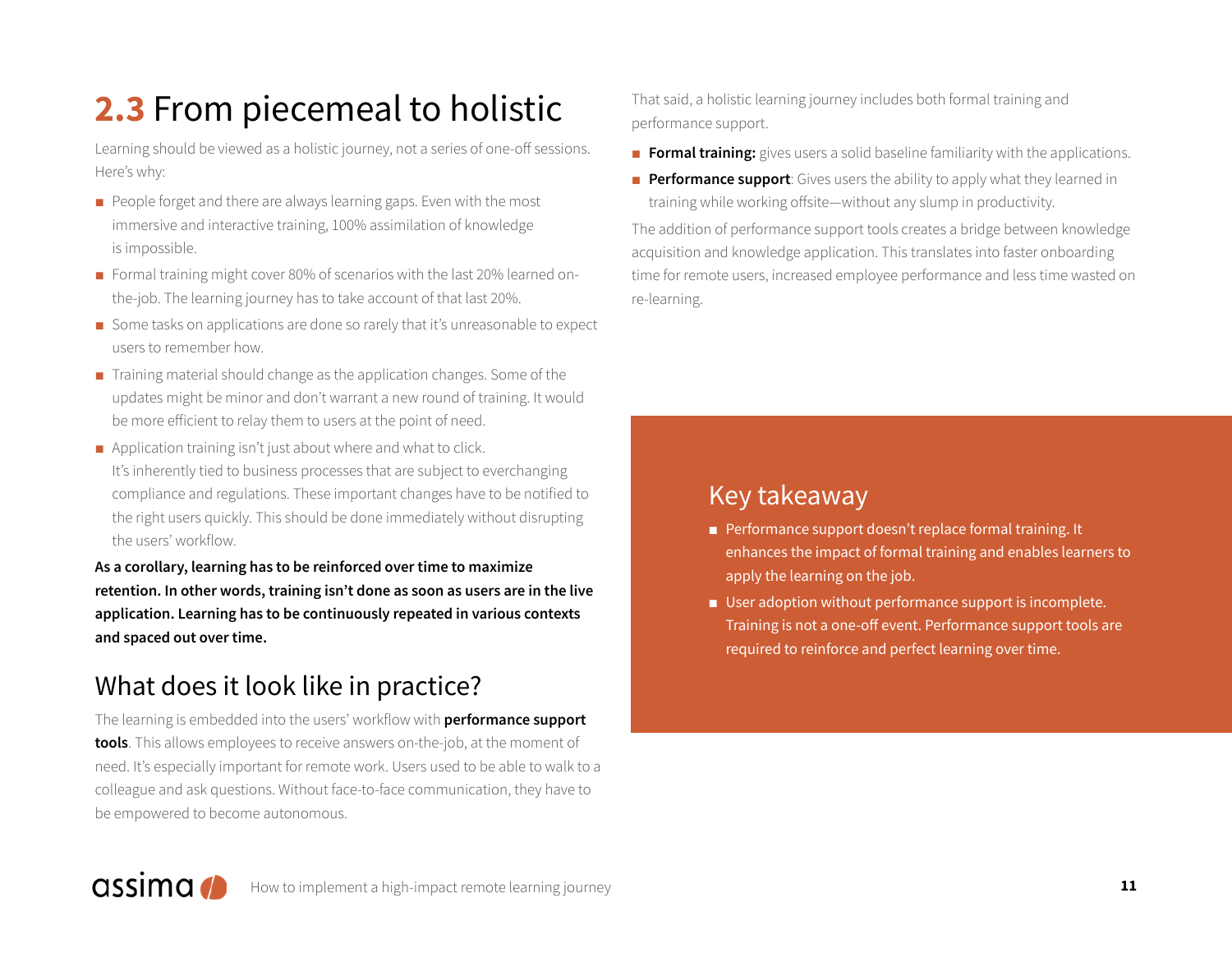#### <span id="page-11-0"></span>Section 3

How to implement a high-impact remote learning journey for business-critical applications



## **3.1** Deliver immersive learning experiences using simulations

We've established that virtual training introduces new challenges, namely:

- **There's a psychological distance between instructor and trainee and between user and tool.** This makes training and learning more abstract and less engaging. It can exacerbate anxieties from employees fearing that they are not ready and will inadvertently make a costly mistake. Plus, instructors might doubt that they did everything in their power to equip users with the knowledge to perform at their best.
- **■** It's harder for instructors to assess active participation.

As a result, for training to be highly-impactful in a virtual context, it has to be intrinsically *immersive* and *interactive*.

Simulation-based training fits these descriptions to a T.

assima d How to implement a high-impact remote learning journey **12**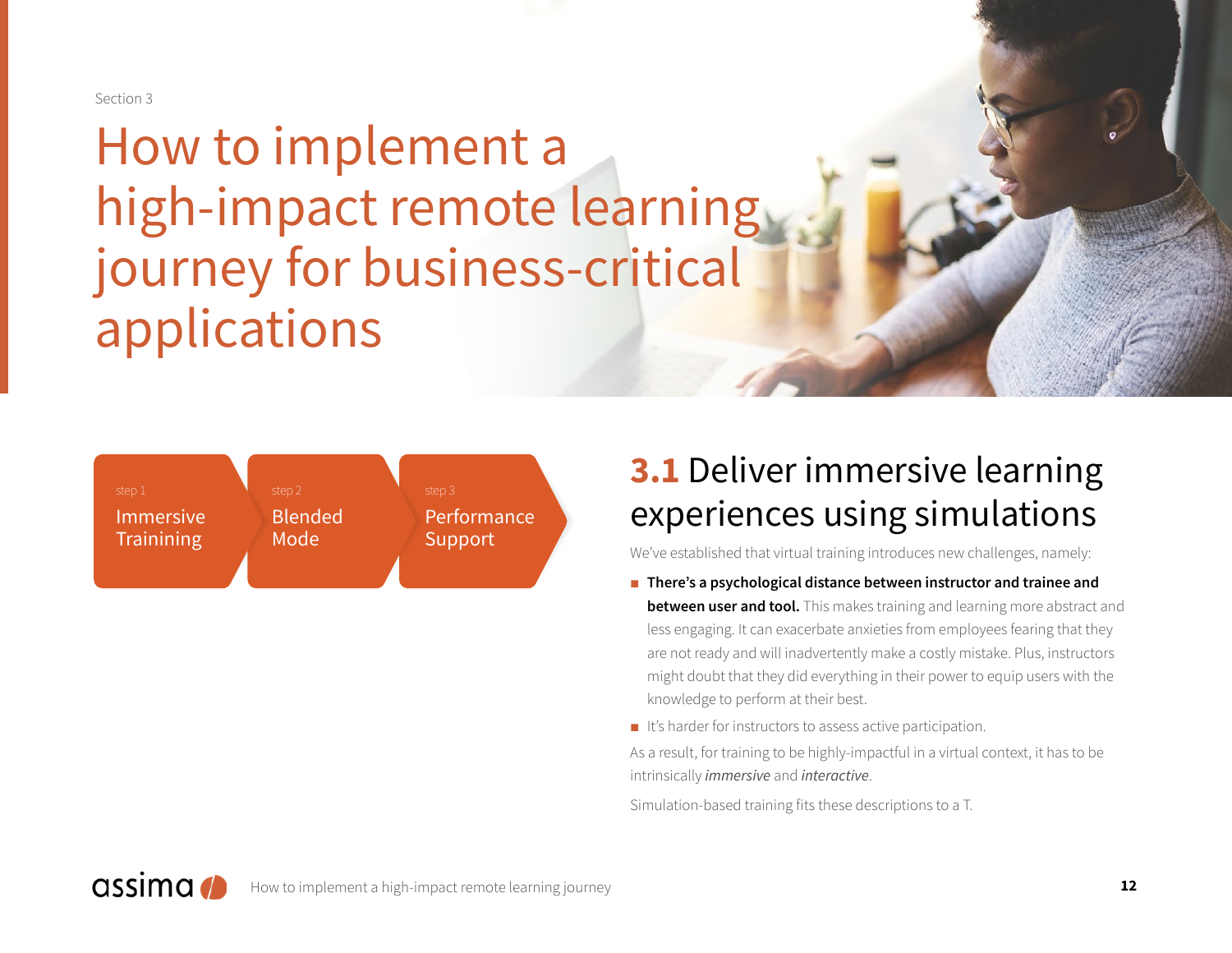#### **Immersive**

Inside simulations, users are exposed to a life-like recreation of the application. This lets them explore, make decisions and solve real-world scenarios. They can make their own discoveries without being spoon-fed everything. There won't be any surprises once they go live. This is a huge confidence booster.

#### **Interactive**

- **Simulations provide a risk-free environment for users to make mistakes early on.** They can see the results of their actions without suffering any consequences. This removes a ton of anxiety.
- **■ Users can perform actions over and over and build muscle memory until it becomes second nature.** This ingrains the training into their minds. They are getting hands-on experience even while working from home. Once live, they can focus on dealing with customers and solve problems instead of being lost in the application.

#### Who is it ideal for?

assima *d* 

Any organizations looking to maximize the potential of their CRM, ERP, or any business-critical applications. A risk-free training environment is especially useful for industries dealing with sensitive data such as finance, insurance and healthcare.

#### Are simulations the same as training on the live application?

No, the big difference is that training directly on the live application is very risky:

- It's a trial-by-fire approach that can lead to costly mistakes i.e trainee makes a wrong transaction followed by damage control.
- **■** It exposes your confidential information and could lead to security breaches and legal issues.

#### Are simulations the same as a training client (sandbox)?

Not quite. Simulations confer a lot of benefits over a sandbox.

#### **Sandbox**

- Hard to maintain, costly, and takes a lot of bandwidth from the IT department.
- **■** It's a security risk if the training data isn't anonymized properly.
- For virtual training, you have to reset data constantly. New dummy data has to be created for every trainee.
- Trainees can't edit data in the sandbox at the same time without interfering with each other
- Training is unstructured and could leave users overwhelmed with choices. It's also harder to make them learn the content in the right sequence.

#### **Simulations**

- **■** Unlike a sandbox, simulations put guardrails in place to structure your training. Users are not left aimless in your application. You can guide them along a path and teach them how to perform tasks from A to Z in the most efficient way.
- You can be sure that every user trains with the same scenario and with the same data every time. Training is consistent and scalable.
- **■** Users get hands-on experience from home, without any risk to your production data or confidential information.

#### In short, simulations are a more focused, consistent and risk-free approach to remote training.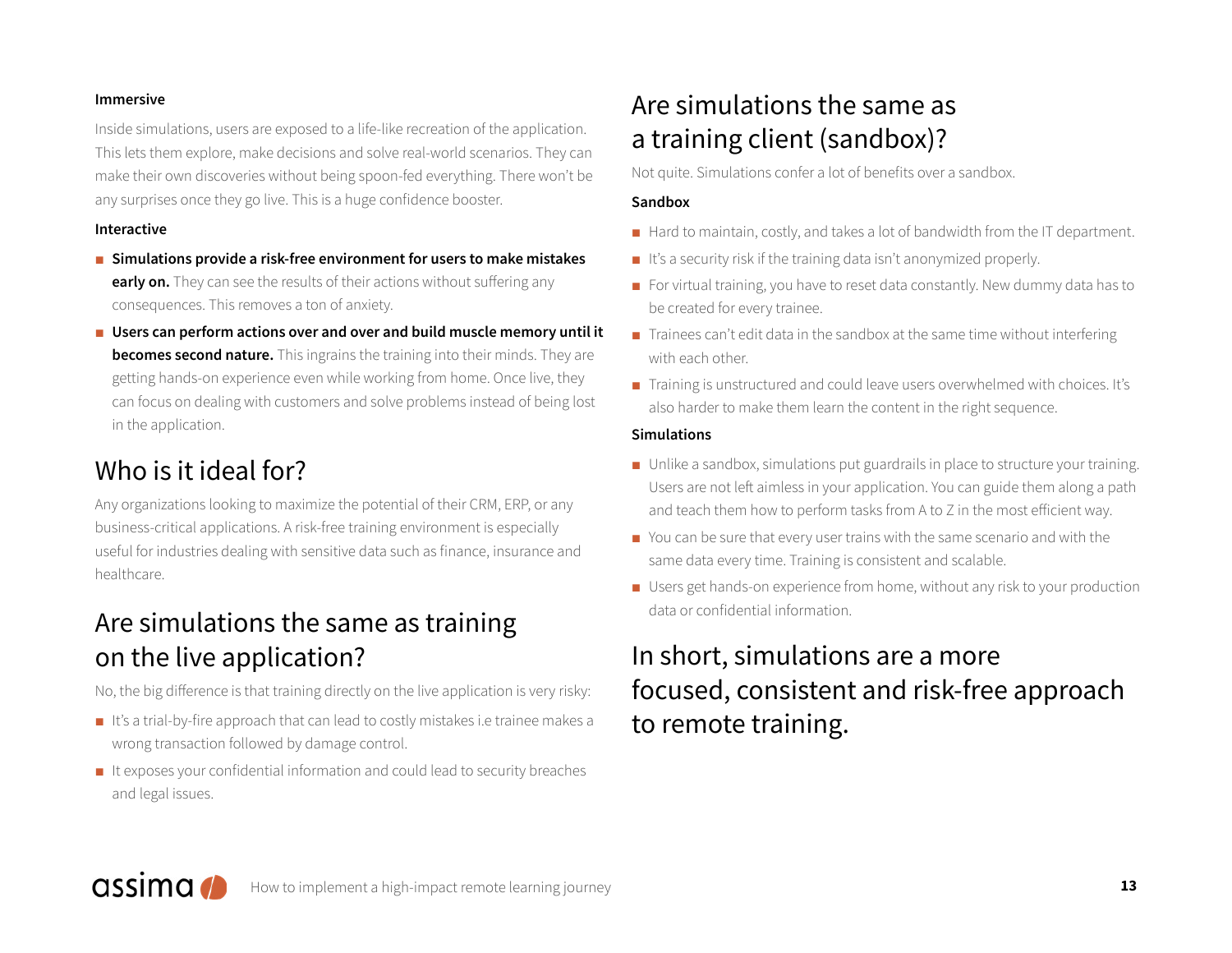#### Conducting a virtual training session using a sandbox or within the live application share similar problems. In both cases, it involves a lot of screen sharing while trainees watch. This makes training passive instead of interactive. It's a result of not having a training environment free of confidential data.

In the case of training in the live application, users can't follow along ("Don't click this button until I tell you to"). Since real data is involved, someone jumping the gun could cause a costly mistake. In a sandbox, trainees can't edit data at the same time without interfering with each other. Simulations reduce the need for trainees to follow each user one by one. This makes training sessions smoother and more efficient.

#### Are all simulations created equal?

Most simulation-based training for applications are based on static screenshots consisting of very basic "click for more information" interactions. Content developers and instructional designers will recognize its flaws:

- Updating content is very time-consuming. You have to capture a ton of screenshots for the simplest actions. Every time there's an update or a mistake to fix, you have to re-record your entire process flow from scratch and retake a new set of screenshots.
- The process flow is inflexible. If the user doesn't do things exactly as intended, an error message appears. This breaks the immersion since users are not interacting with the training in an intuitive way.

#### Assima's game-changing approach to content creation and maintenance

Assima's patented technology allows content creators to deliver hyper-realistic simulations as easily as taking screenshots, without depending on IT. It's the only technology of its kind that captures application interface as editable objects.

Benefits of Assima's patented object capture authoring tool:

- Update content from a single source file, without capturing screenshots, and roll it out globally in a few clicks.
- Edit elements of the user interface directly without any risk to your production system.
- The number of screen captures needed for updates is reduced by a factor of 10.

Unlike screenshots, these hyper-realistic simulations create a truly interactive learning experience. End users train in a guided simulation that look and feel like the real thing. They can click, scroll, enter data into fields, just like they would in the live system.

How to implement a high-impact remote learning journey **14**

 $\alpha$ ssima $\alpha$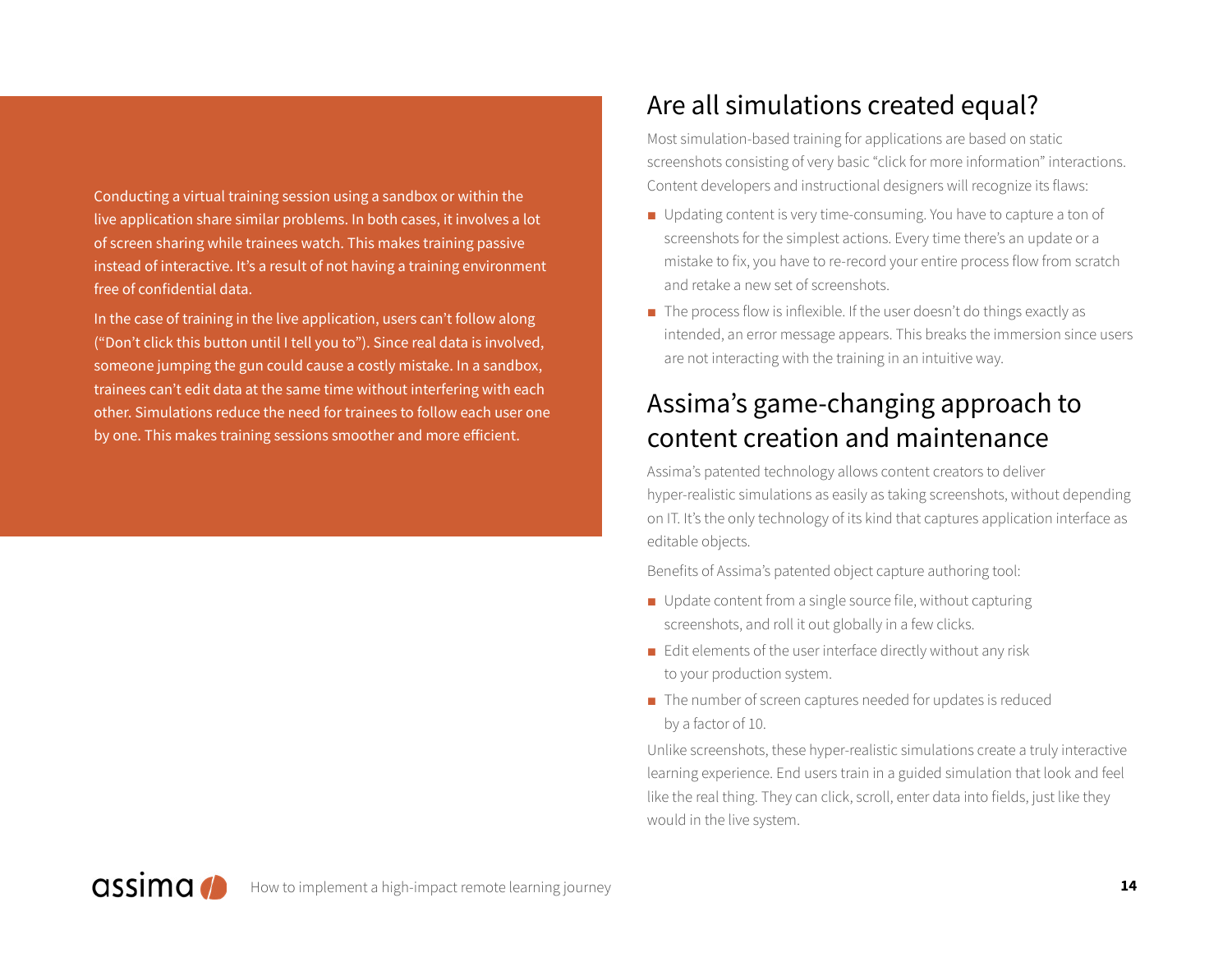## <span id="page-14-0"></span>**3.2** Transition to a blended mode

Simulations-based training naturally lends itself to a blended approach. That's because there's a learning-by-doing aspect built-in. This implies a self-paced component that complements instructor-led virtual training.

The advantage of simulations over training in the live application or a sandbox is that the **transition from instructor-led virtual training to self-paced training is seamless**. Since trainees have access to a structured learning path in a risk-free environment, trainers do not have to share their screen and follow every trainee one by one as they repeat every action. They can follow these simple steps:

- **1.** Deliver short walkthrough videos before the training sessions as an introduction.
- **2.** Give a gentle tour with high-level information during the virtual training session followed by a few talking points.
- **3.** Send trainees to the simulations to practice on their own.

**This keeps videoconferencing at a minimum making training much more efficient.**

## **3.3** Complete your learning journey with performance support tools

Performance support tools serve as an integral part of a remote learning journey. Here's why:

- They help users perform tasks on their own without depending on colleagues.
- They deliver training at the point of need in easily digestible, bite-sized form.
- They serve as a safety net for learning gaps.
- They inform users about new system updates, new regulations and process changes without disrupting their workflow.
- **■** They save time by reducing the need for virtual-led instructor training.

**This creates a bridge between knowledge acquisition and knowledge application.**